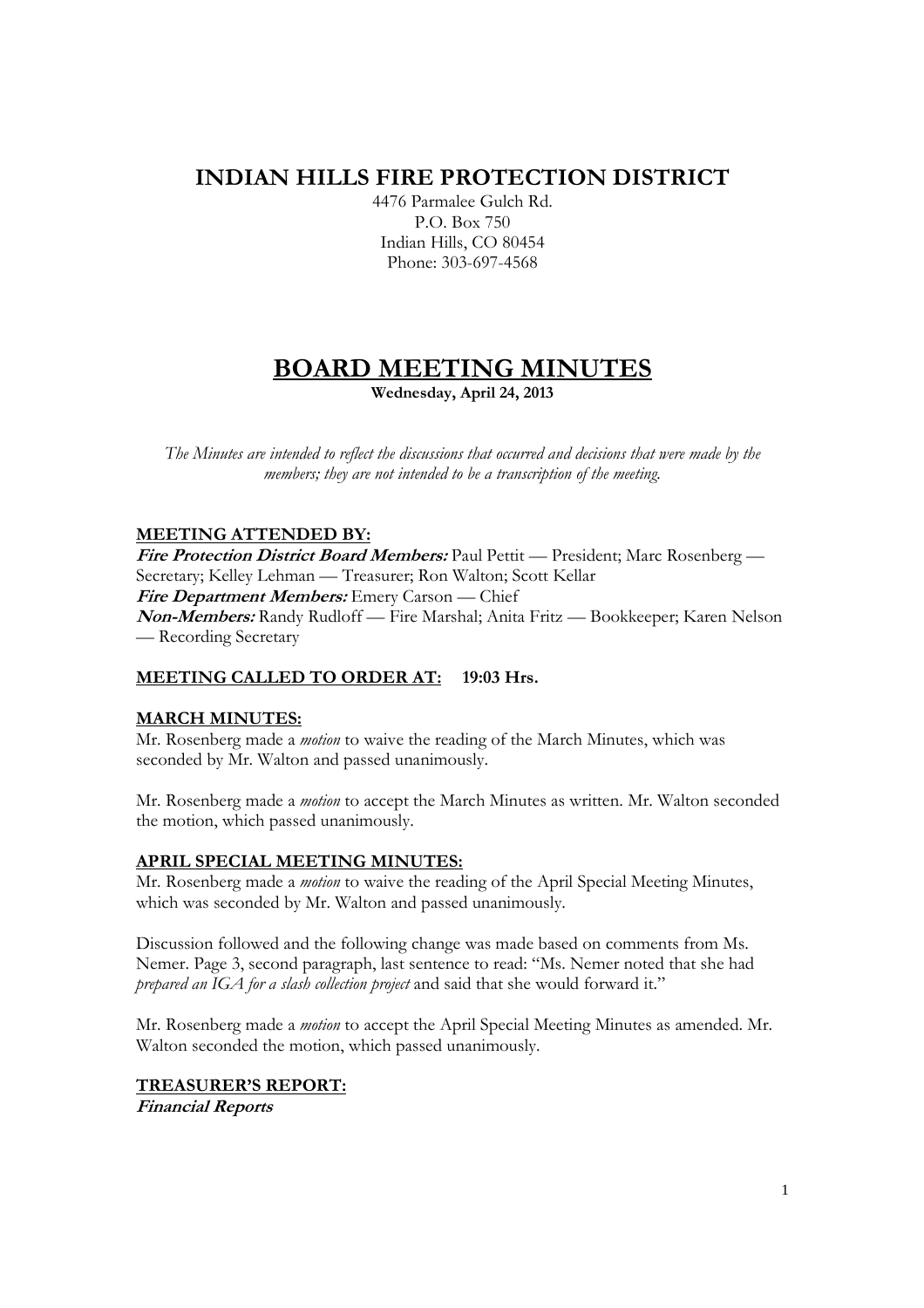Discussion moved to the financial reports. It was noted that expenses were at 55.41% with only 25% of the year completed. Also discussed were the fact that account #5755 (Emergency Reporting Service) was paid for the year and that the Capital Expenditures account (#7000) is at 198% year to date because Wells Fargo has approved the lease to purchase the chassis from TEC.

Discussion moved to checks. Ms. Fritz explained that she had used temporary checks because she had run out of regular ones, resulting in out-of-sequence check numbers. No further significant discussion occurred regarding checks.

Mr. Rosenberg made a *motion* to approve checks #2000-2009 and #12035-12049, plus automated payments, credit card expenses, and bank fees. Mr. Walton seconded the motion, which passed unanimously.

#### **DEPARTMENT/OFFICERS' REPORTS:**

#### **Fire Marshal — Randy Rudloff**

Mr. Rudloff began by presenting a resolution to adopt the 2012 edition of the International Wildland-Urban Interface Code and asking for the Board's approval and signature. He explained that the code would regulate and govern conditions deemed hazardous to life and property from wildland urban interface. Mr. Rudloff added that adoption of the code would help with District ISO ratings.

Mr. Kellar made a *motion* to adopt the 2012 Edition of the International Wildland-Urban Interface Code. Mr. Rosenberg seconded the motion, which passed unanimously.

Both Mr. Pettit and Mr. Rosenberg signed the resolution and returned it to Mr. Rudloff for submission to the County.

In other news, Mr. Rudloff shared that the Indian Hills Equestrian Center has hired a land planner to help get the property up to code and that a Picutis Rd. resident has lost his burn permit privileges after allowing a controlled burn to get out of control.

#### **Chief — Emery Carson**

A report was distributed and various items were discussed. Mr. Carson began by stating that the leach field at the 4470 Parmalee Gulch Rd. property should be complete by the end of April. He mentioned that he was still getting quotes from vendors on building out the tender. Quotes are coming in at roughly \$110,000-120,000, Mr. Carson added.

Next, Mr. Carson shared that he is working on a Homeland Security grant with Foothills and Genesee Fire Departments for new BK radios. The total cost of the radios is \$55,235.50. If the grant is received, he continued, the District's cost would be \$11,047.10. Extensive discussion followed about the details of the radios.

Mr. Carson stated that the Jefferson County School Board would meet in early May to make a decision about letting the District annex a part of its property. After a decision is made, it will take up to three months for Planning and Zoning to do lot line adjustments. Mr. Carson shared that the Building Committee had discussed the fact that the residential market is moving right now. As such, the committee wants to move forward on the lot line adjustment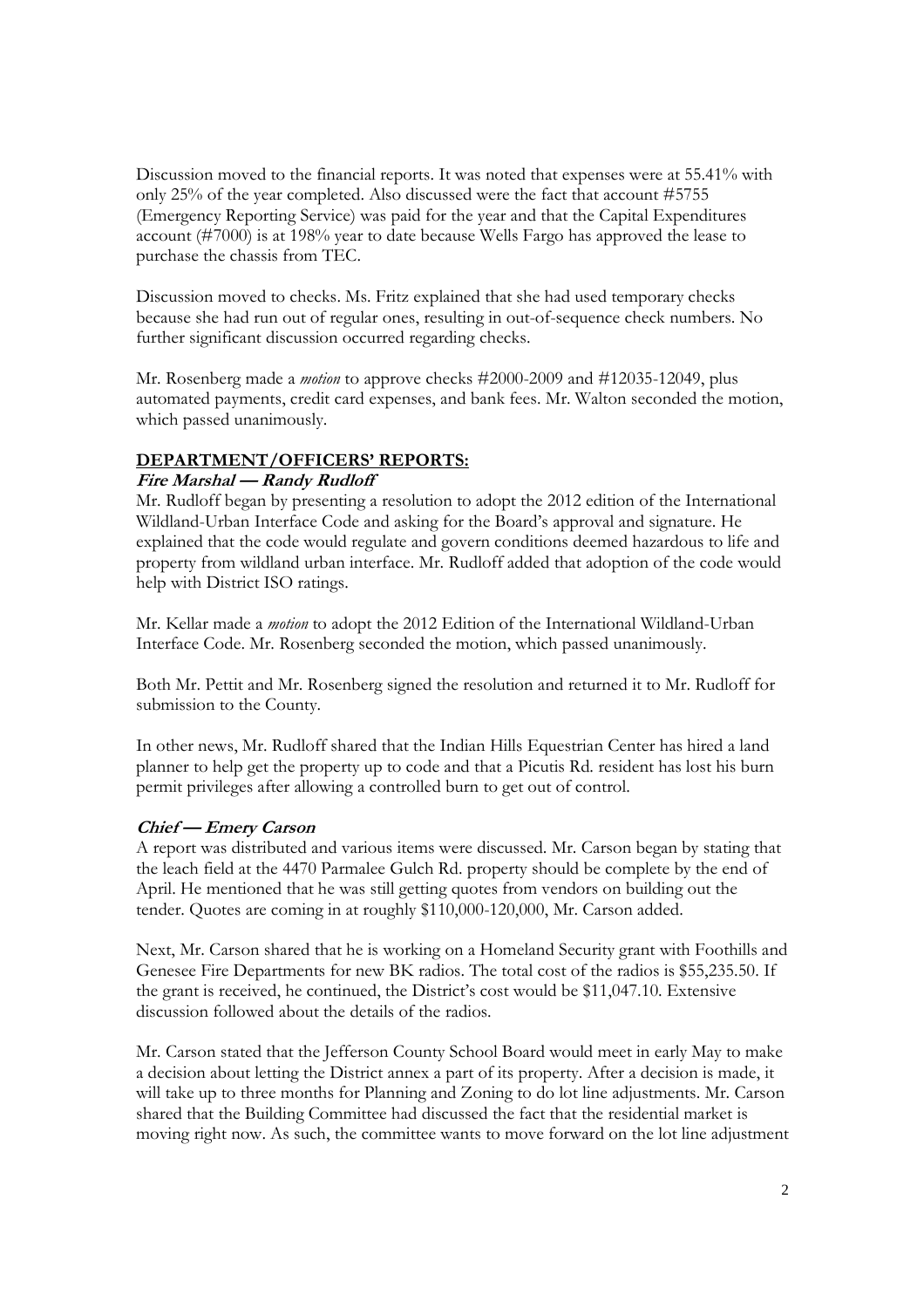and consider preparing an RFP for the new station. Additional discussion occurred on the feasibility of listing the house property prior to the lot line adjustment being completed. It was agreed that it is not possible to list the property before having a final legal description.

Mr. Carson referenced attachments for quotes for a new fence to be erected on the property line between the fire station and house. He shared details of the bids.

Mr. Walton made a *motion* to give the building committee the authority to make a decision about hiring a fencing contractor. Mr. Rosenberg seconded the motion, which passed unanimously.

Mr. Carson also said that he has obtained four bids for painting the exterior of the house. Lengthy discussion followed about whether the District should be spending the money to erect a fence and paint the house. Ms. Fritz recommended that interior painting might be more valuable than erecting a fence. After extensive conversation, it was agreed that a realtor should be consulted for feedback before any monies are spent.

Mr. Walton made a *motion* to give the building committee the authority to make a decision regarding painting the house exterior. Mr. Kellar seconded the motion, which passed unanimously.

Mr. Carson shared that he had met with Mr. Coaty and given him paperwork in preparation for legal action against Fire Trucks Plus. Mr. Carson referenced a multi-page handout containing details about Fire Trucks Plus that had been obtained by Mr. Coaty through Internet research. Mr. Carson drew attention to the fact that the paperwork suggests that Mr. Batista has assets. Discussion followed about details of the lawsuit, including a dollar figure that would be an appropriate settlement. After conversation, it was agreed that Mr. Carson should not be involved in any future conversations with Mr. Batista. Instead, Mr. Pettit would work with Mr. Coaty to instruct him about Board decisions regarding moving forward with the lawsuit.

Also revealed was the fact that the title for the brush truck from Fire Trucks Plus was missing. Although Mr. Carson said that the previous fire chief stated that he remembers receiving the paperwork, the truck was never titled.

Discussion moved to another handout Mr. Carson distributed showing where cuts could be made to the budget to fund two volunteers attending the Intermediate to Paramedic course. Mr. Carson noted that the St. Anthony's class that had originally been proposed had been cancelled. Another option has been identified at Denver Health that would cost \$12,000 for Mr. Fager and Mr. Gagnier. Mr. Carson added that Mr. Fager has applied for a grant from BoundTree that would cover 50% of his tuition if received. Notification would be received in June, Mr. Carson said.

Conversation segued to another attachment showing ambulance billing and collections yearto-date. No questions were raised.

Mr. Carson concluded his report by summarizing the calls for the month, which total 15 to date.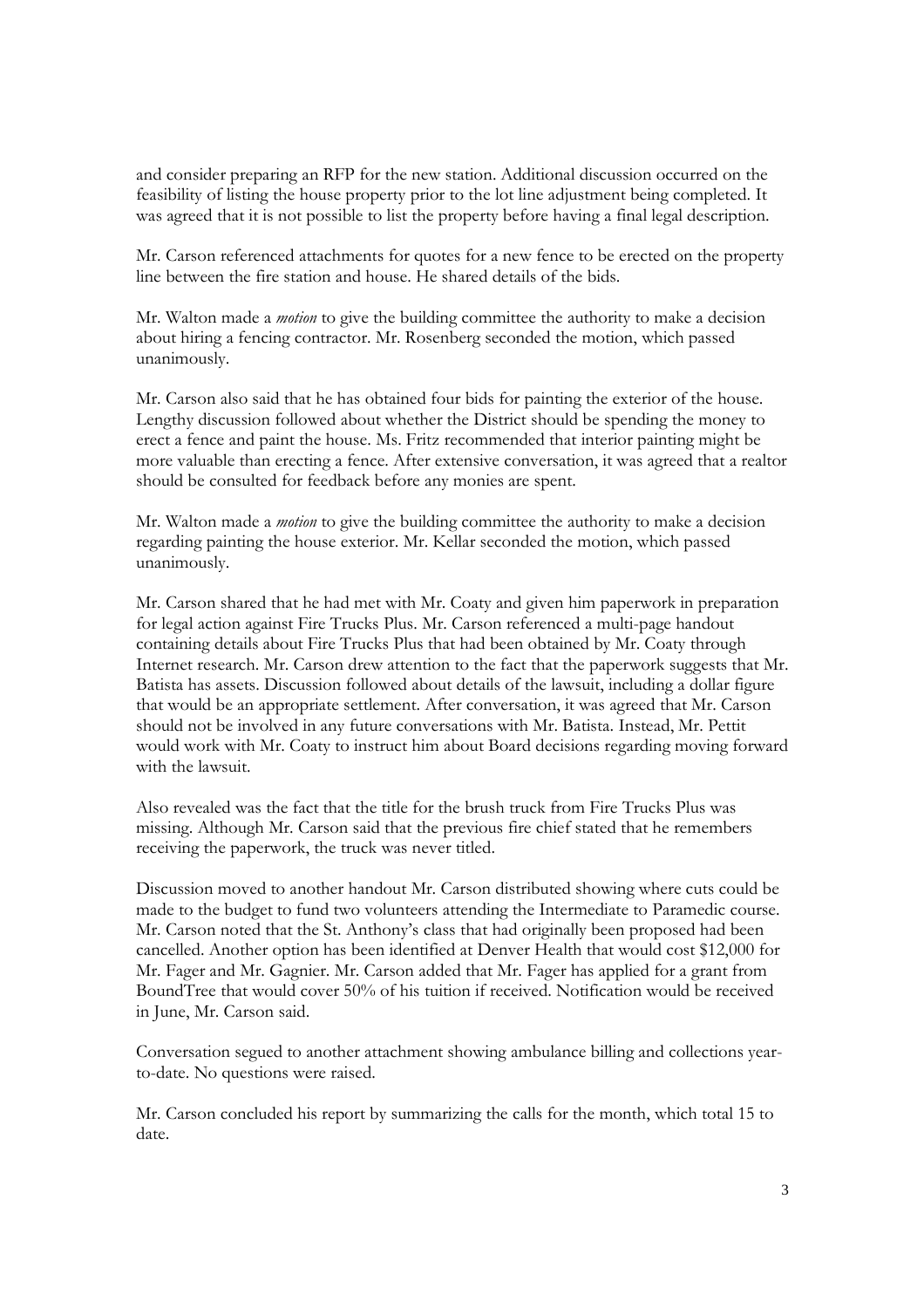#### **Assistant Chief — Marc Rosenberg**

Mr. Rosenberg shared that he has found a nice truck online that was a replica of apparatus 341 for only \$99,000. He also mentioned that several volunteers have received their red cards and added that the Department is training hard for wildland season.

#### **Fire Captain — Scott Case**

Not present; no report submitted.

#### **OLD BUSINESS:**

#### **Communications System**

Mr. Pettit shared that there is still too much snow on the ground to install a shed at the Mt. Lindo site. He expressed that he hoped to have progress made by the next Board meeting.

#### **Building Committee**

Discussion began by asking if the Board wants to proceed with preparing an RFP for a new station. It was agreed that the District is in a Catch 22 situation by not wanting to spend money to get an RFP prepared but needing a design document to approach a potential financial benefactor. Discussion followed about the need for a concept design and the time frame for a potential summer 2014 build.

Ms. Fritz questioned whether the project would require a public vote to approve since financing will be required. Mr. Kellar stated that he would talk to an attorney regarding finance options for Special Districts. He also recommended that the District should emphasize to residents the benefit of having a new "community building" since other groups would be welcome to use the new station for meeting purposes.

#### **Tanker Update**

Based on conversation from earlier in the meeting, it was agreed to move forward with purchasing the chassis from TEC.

Mr. Rosenberg made a *motion* to purchase the chassis from TEC for \$162,402.20. Ms. Lehman seconded the motion, which passed unanimously.

#### **Mileage Reimbursement**

Tabled.

#### **Additional Topics**

Mr. Carson stated that he plans to purchase two handheld BK radios for \$2,400. He said that the money is in the budget.

Mr. Carson also shared that there has been confusion about Ms. Resch's pay rate. Was she supposed to be paid by the hour or by the job? Ms. Fritz said that she recalls that the job was set up to be paid \$20 for one cleaning visit per week with additional hours after special events to be negotiated. The Board agreed to pay Ms. Resch's invoice but to have Mr. Carson clarify the agreement with Ms. Resch.